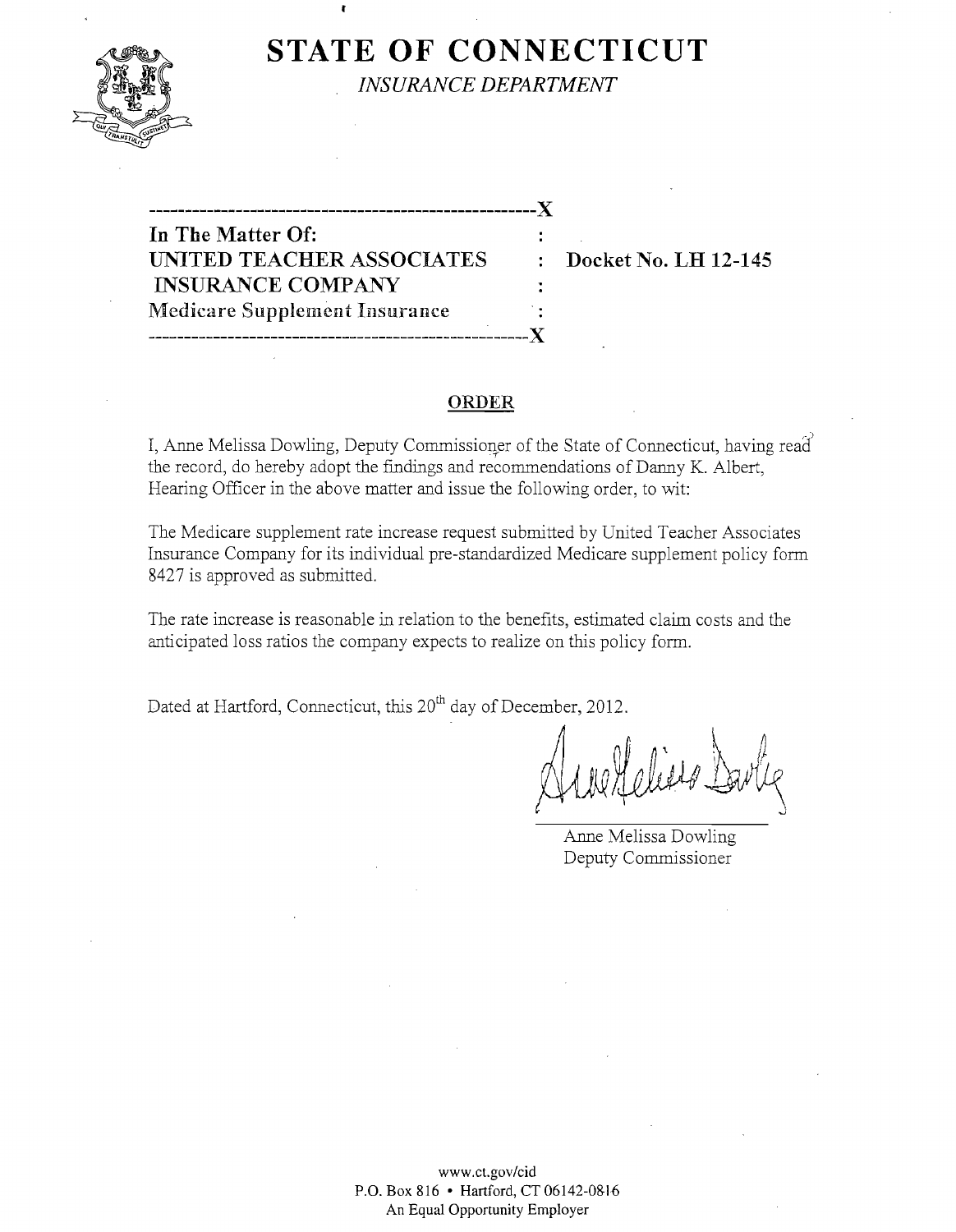# **STATE OF CONNECTICUT**



*INSURANCE DEPARTMENT* 

| In The Matter Of:             |  |
|-------------------------------|--|
| UNITED TEACHER ASSOCIATES     |  |
| <b>INSURANCE COMPANY</b>      |  |
| Medicare Supplement Insurance |  |
|                               |  |

-- $\cdots$ 

Docket No. LH 12-145

## PROPOSED FINAL DECISION

## 1. INTRODUCTION

The Insurance Commissioner of the State of Connecticut is empowered to review rates charged for individual and group Medicare supplement policies sold to any resident of this State who is eligible for Medicare. The source for this regulatory authority is contained in Chapter 700c and Section 38a-495a of the Connecticut General Statutes.

After due notice a hearing was held at the Insurance Department in Hartford on December OS, 2012 to consider whether or not the rate increase requested by United Teacher Associates Insurance Company on its individual pre-standardized Medicare supplement business should be approved.

No one from the general public attended the hearing.

No representatives from United Teacher Associates Insurance Company attended the hearing.

The hearing was conducted in accordance with the requirements of Section 38a-474, Connecticut General Statutes, the Uniform Administrative Procedures Act, Chapter 54 of the Connecticut General Statutes, and the Insurance Department Rules of Practice, Section 38a-8-l et seq. of the Regulations of Connecticut State Agencies.

A Medicare supplement (or Medigap) policy is a private health insurance policy sold on an individual or group basis which provides benefits that are additional to the benefits provided by Medicare. For many years Medicare supplement policies have been highly regulated under both state and federal law to protect the interests of persons eligible for Medicare who depend on these policies to provide additional coverage for the costs of health care.

Effective December 1,2005, Connecticut amended its program of standardized Medicare supplement policies in accordance with Section 38a-495a of the Connecticut General . Statutes, and Sections 38a-495a-1 through 38a-495a-21 of the Regulations of Connecticut Agencies. This program, which conforms to federal requirements, provides that all insurers offering Medicare supplement policies for sale in the state must offer the basic "core" package of benefits known as Plan A. Insurers may also offer anyone or more of eleven other plans (plans B through L).

> www.ct.gov/cid P.O. Box 816 • Hartford, CT 06142-0816 An Equal Opportunity Employer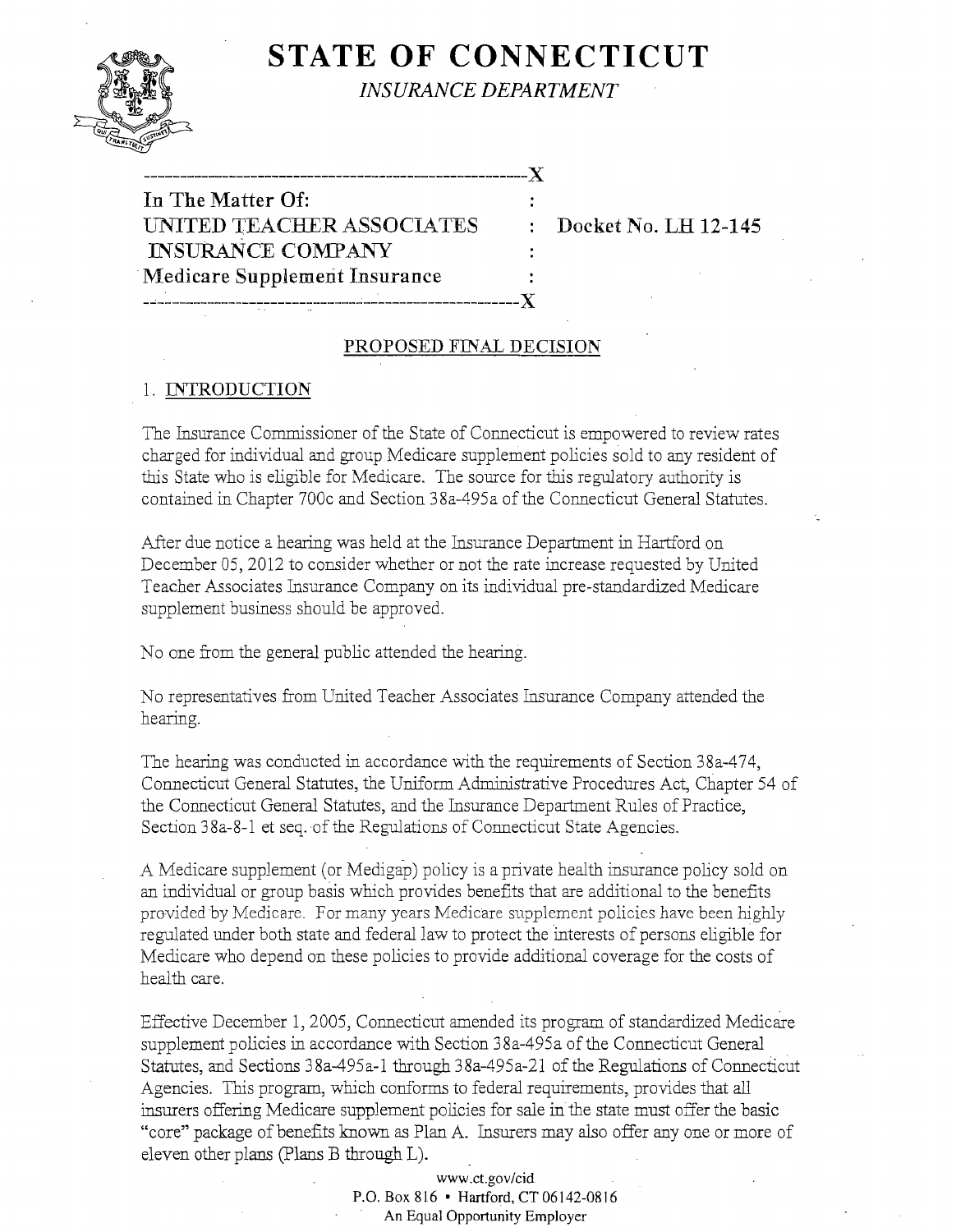Effective January 1, 2006, in accordance with Section 38a-495c of the Connecticut General Statutes (as amended by Public Act 05-20) premiums for all Medicare supplement policies in the state must use community rating. Rates for Plans A through L must be computed without regard to age, gender, previous claims history or the medical condition of any person covered by a Medicare supplement policy or certificate.

The statute provides that coverage under Plan A through L may not be denied on the basis of age, gender, previous claims history or the medical condition of any covered person. Insurers may exclude benefits for losses incurred within six months from the effective date of coverage based on a pre-existing condition.

Effective October 1, 1998, carriers that offer Plan B or Plan C must make these plans as well as Plan A, available to all persons eligible for Medicare by reason of disability.

Insurers must also make the necessary arrangements to receive notice of all claims paid by Medicare for their insureds so that supplemental benefits can be computed and paid without requiring insureds to file claim forms for such benefits. This process of direct notice and automatic claims payment is commonly referred to as "piggybacking" or "crossover".

Sections 38a-495 and 38a-522 of the Connecticut General Statutes, and Section 38a-495a-l0 of the Regulations of Connecticut Agencies, state that individual and group Medicare supplement policies must have anticipated loss ratios of 65% and 75%, respectively. Under Sections 38a-495-7 and 38a-495a-l0 of the Regulations of Connecticut Agencies, filings for rate increases must demonstrate that actual and expected losses in relation to premiums meet these standards, and anticipated loss ratios for the entire future period for which the requested premiums are calculated to provide coverage must be expected to equal or exceed the appropriate loss ratio standard.

Section 38a-473 of the Connecticut General Statutes provides that no insurer may incorporate in its rates for Medicare supplement policies factors for expenses that exceed 150% of the average expense ratio for that insurer's entire written premium for all lines of health insurance for the previous calendar year.

# II. **FINDING OF FACT**

After reviewing the exhibits entered into the record of this proceeding, and utilizing the experience, technical competence and specialized knowledge of the Insurance Department, the undersigned makes the following findings of fact:

- 1. The United Teacher Associates Insurance Company has requested a rate increase of 2% on its individual pre-standardized policy 8427.
- 2. Policy form 8427 has 3 policies in-force in Connecticut and 23 on a nationwide basis.
- 3. United Teacher Associates has certified that their expense factors are in compliance with section  $38a-473$ , C.G.S.
- 4. United Teacher Associates has conformed to subsection (e) of section 38a-495c, C.G.S. regarding the automatic claim processing.